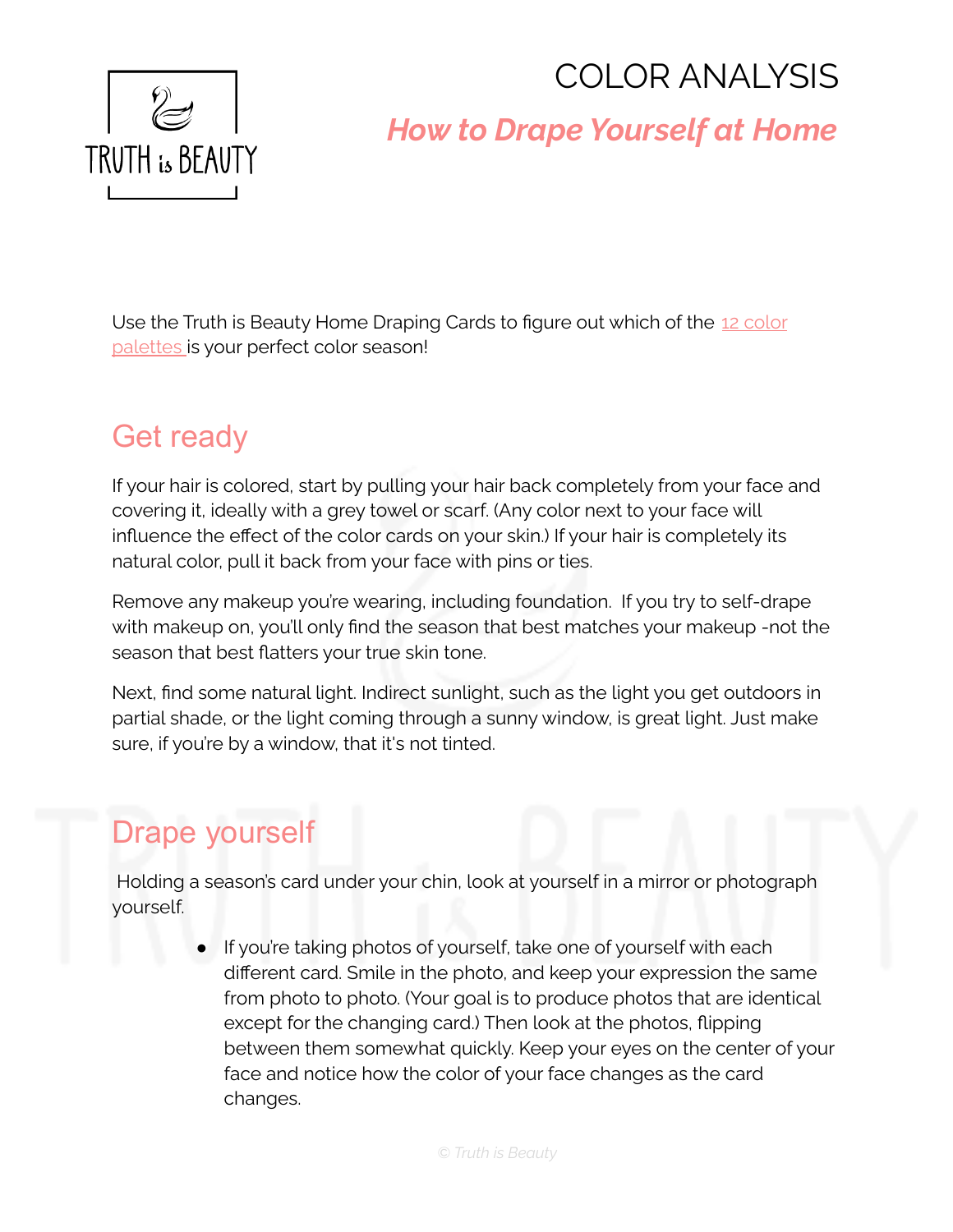# COLOR ANALYSIS



# *How to Drape Yourself at Home*

● If you're using a mirror, take turns holding different season's cards below your chin. Smile your most natural smile while you do this. As you switch between seasons, keep your eyes on the center of your face and notice how the color there changes as you go from season to season.

# What to look for

The right colors will make your skin tone look **even** and **healthy**.

You may seem to have **a hint of healthy color** in your cheeks and lips.

You may see **discoloration, lines, blemishes, and shadows subtly reduced.**

The wrong colors can have a variety of unpleasant effects on your skin.

Some common effects:

- Uniformly ashen or greyed skin. This might mean the colors are **too cool.**
- Uniformly pale skin. This might mean the colors are **too dark, too saturated, or too cool.**
- Uniformly yellowish or orangeish skin, or skin that looks muddy or dirty. This might mean the colors are **too warm.**
- Features that seem less defined or less sharp. This might mean the colors are **too soft or too saturated.**
- Blotchiness or redness in the skin. This might mean the colors are **too soft or too light.**